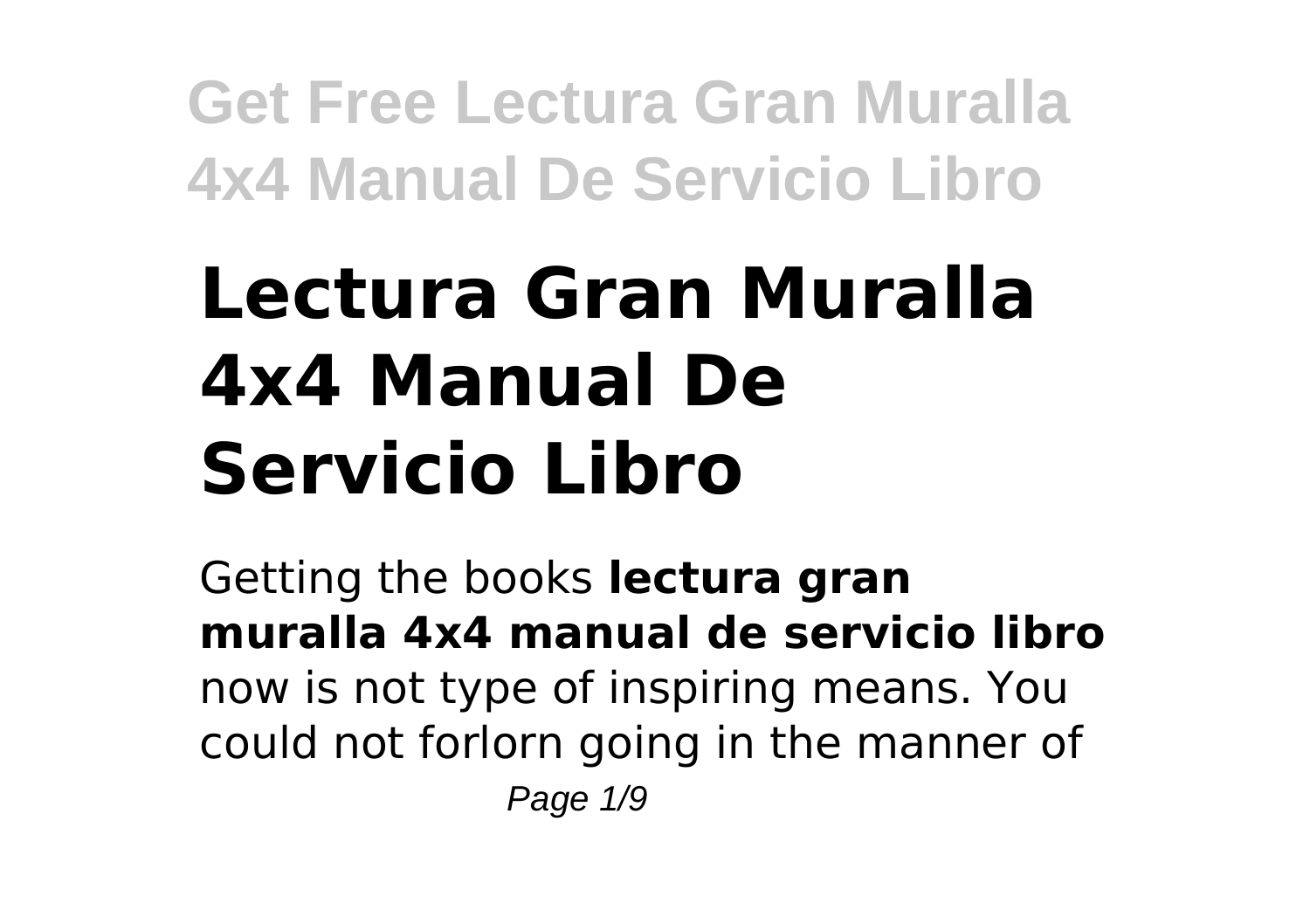ebook hoard or library or borrowing from your friends to gain access to them. This is an completely simple means to specifically acquire lead by on-line. This online publication lectura gran muralla 4x4 manual de servicio libro can be one of the options to accompany you in the manner of having new time.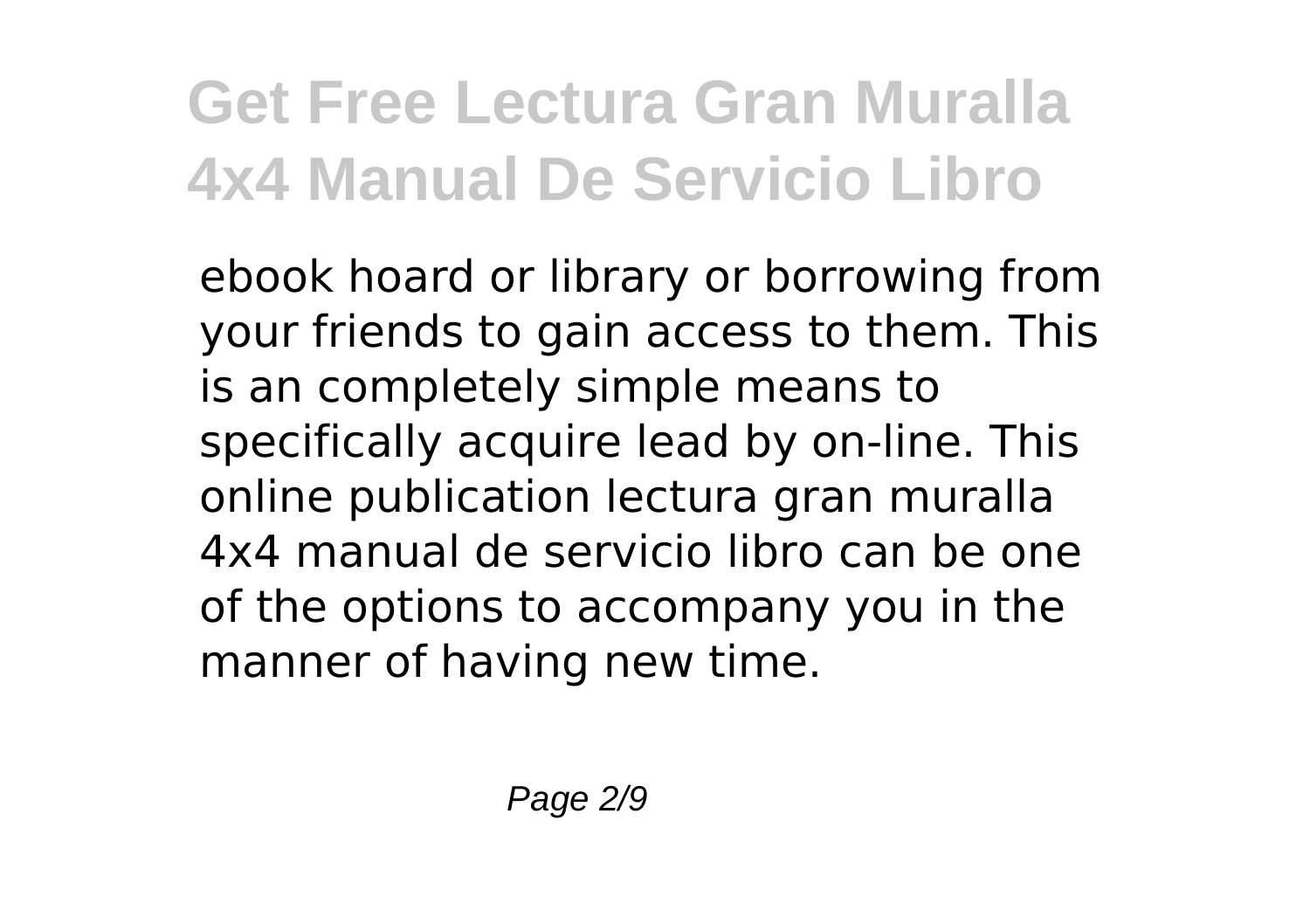It will not waste your time. agree to me, the e-book will completely announce you additional issue to read. Just invest little period to admittance this on-line broadcast **lectura gran muralla 4x4 manual de servicio libro** as skillfully as review them wherever you are now.

If your library doesn't have a

Page 3/9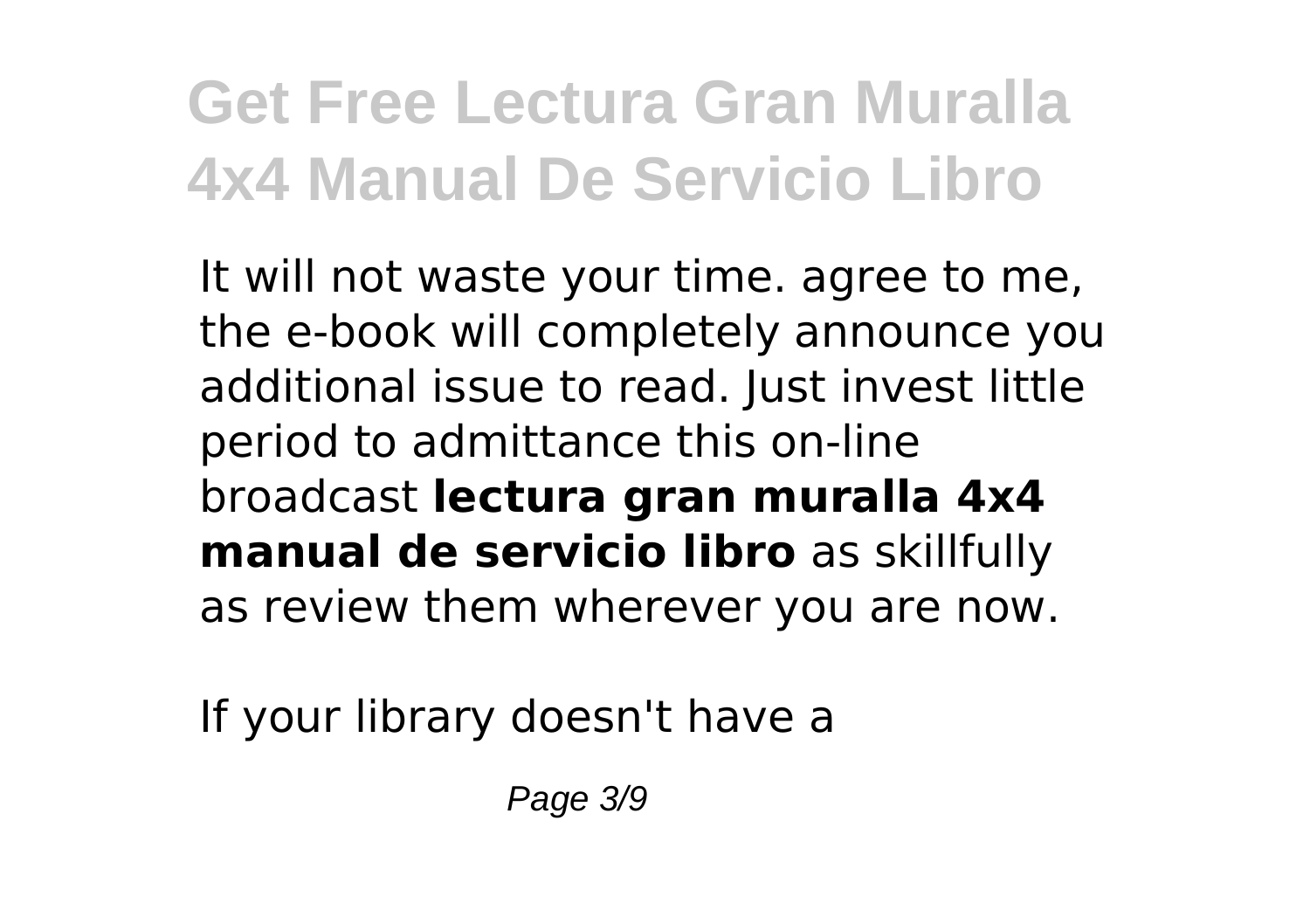subscription to OverDrive or you're looking for some more free Kindle books, then Book Lending is a similar service where you can borrow and lend books for your Kindle without going through a library.

#### **Lectura Gran Muralla 4x4 Manual** Revista Oficial del Touring y Automóvil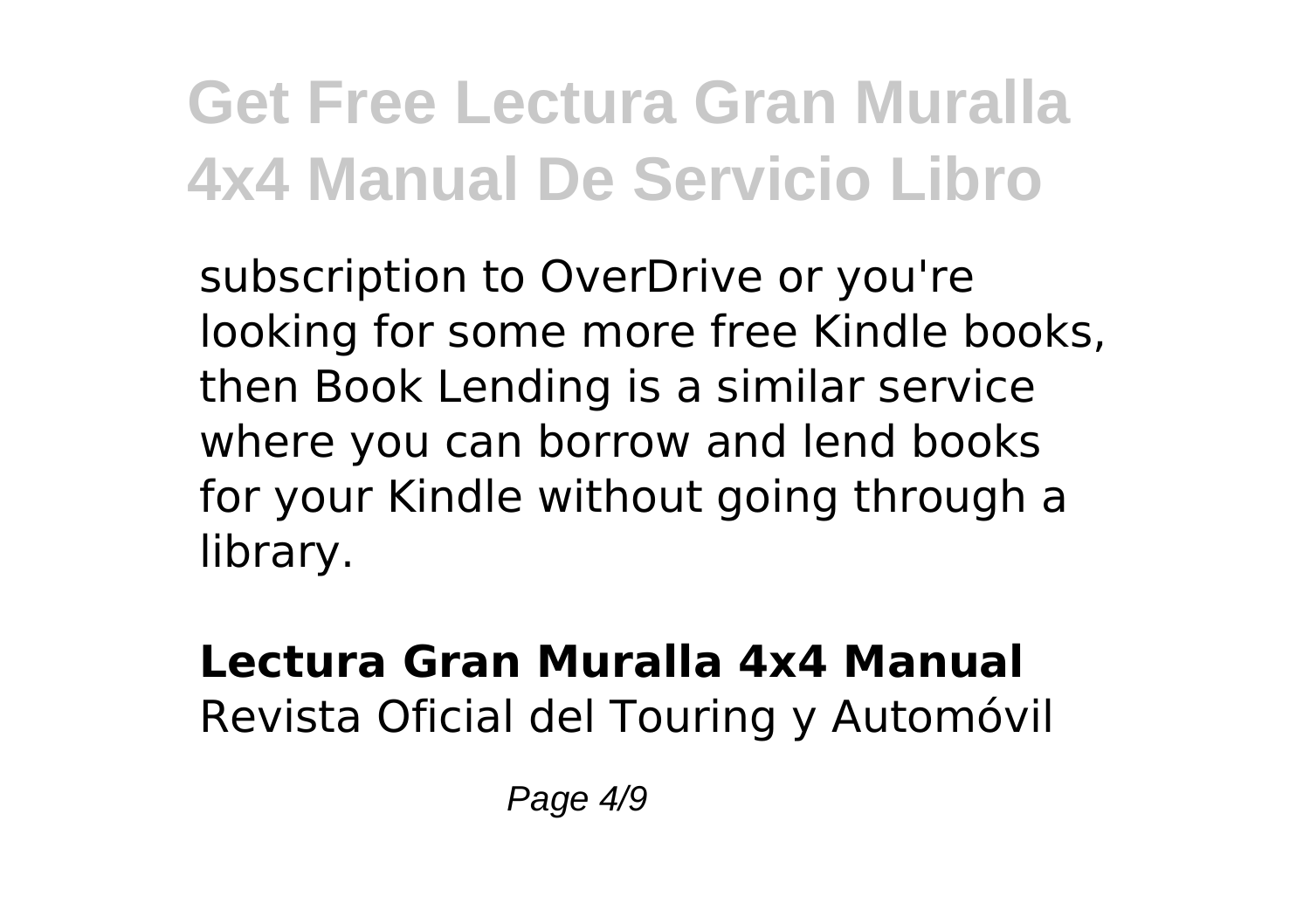Club del Perú - Edición 94

#### **Revista Touring Edición 94 by Revista Touring Automovil Club Perú - Issuu**

Subaru's EJ251 and EJ252 were 2.5-litre horizontally-opposed (or 'boxer') fourcylinder petrol engines. For Australia, the EJ251 engine was first introduced in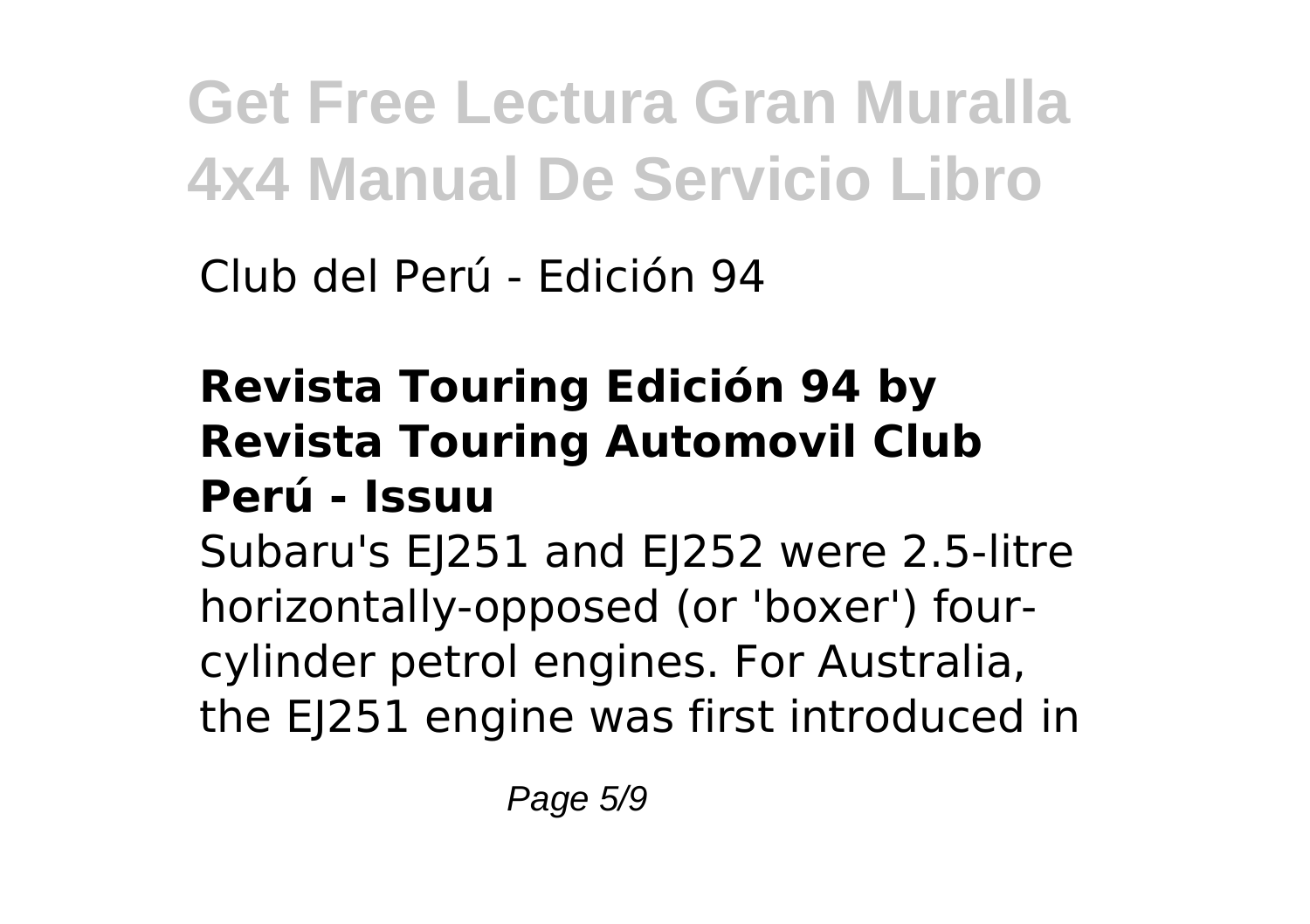the Subaru BE/BH Liberty in 1998 and subsequently offered in the BH Outback, GD/GG Impreza RS and Subaru SG Forester. For the Subaru BL/BP Liberty and BP Outback, the EJ251 was replaced by the EJ252 engine.

#### **EJ251 and EJ252 Subaru Engines australiancar.reviews**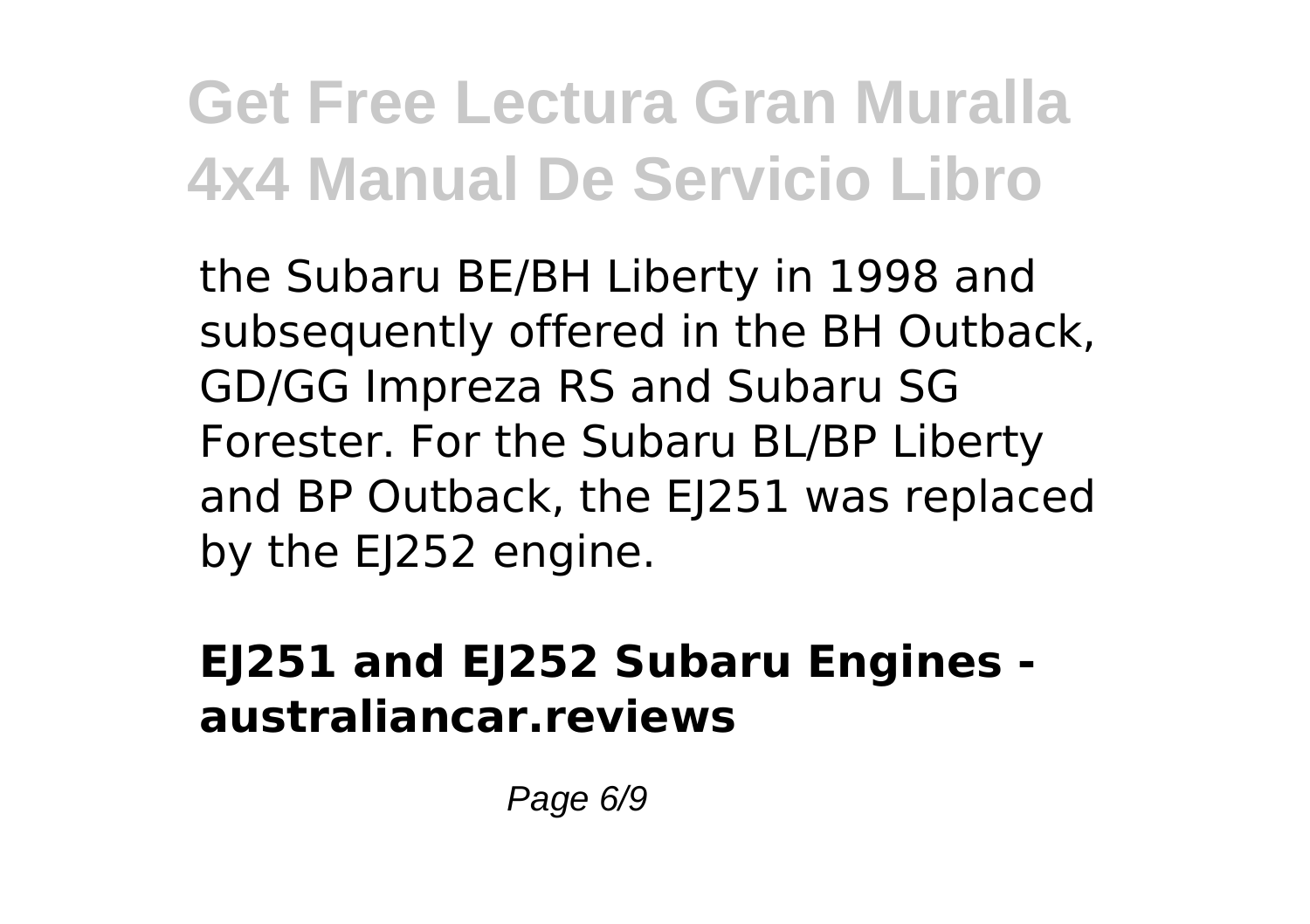Full member Area of expertise Affiliation; Stefan Barth: Medical Biotechnology & Immunotherapy Research Unit: Chemical & Systems Biology, Department of Integrative Biomedical Sciences

#### **Full Members - Institute Of Infectious Disease and Molecular Medicine**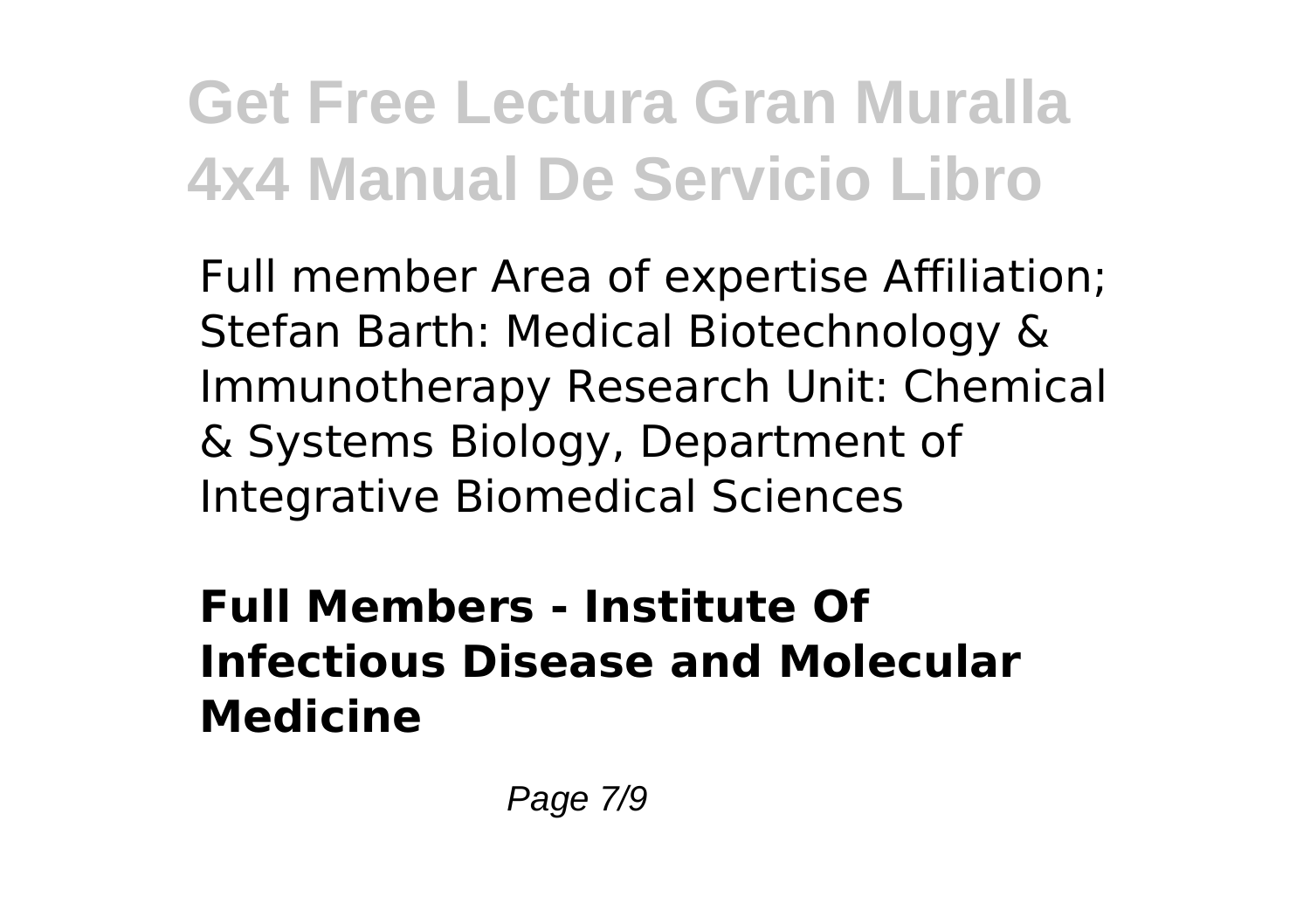Usuario o dirección de correo: Contraseña: Recuperar contraseña

#### **Eventos | EL EMPRESARIO**

If your protocol is a sub-study of an existing study, please include a brief description of the parent study, the current status of the parent study, and how the sub-study will fit with the parent